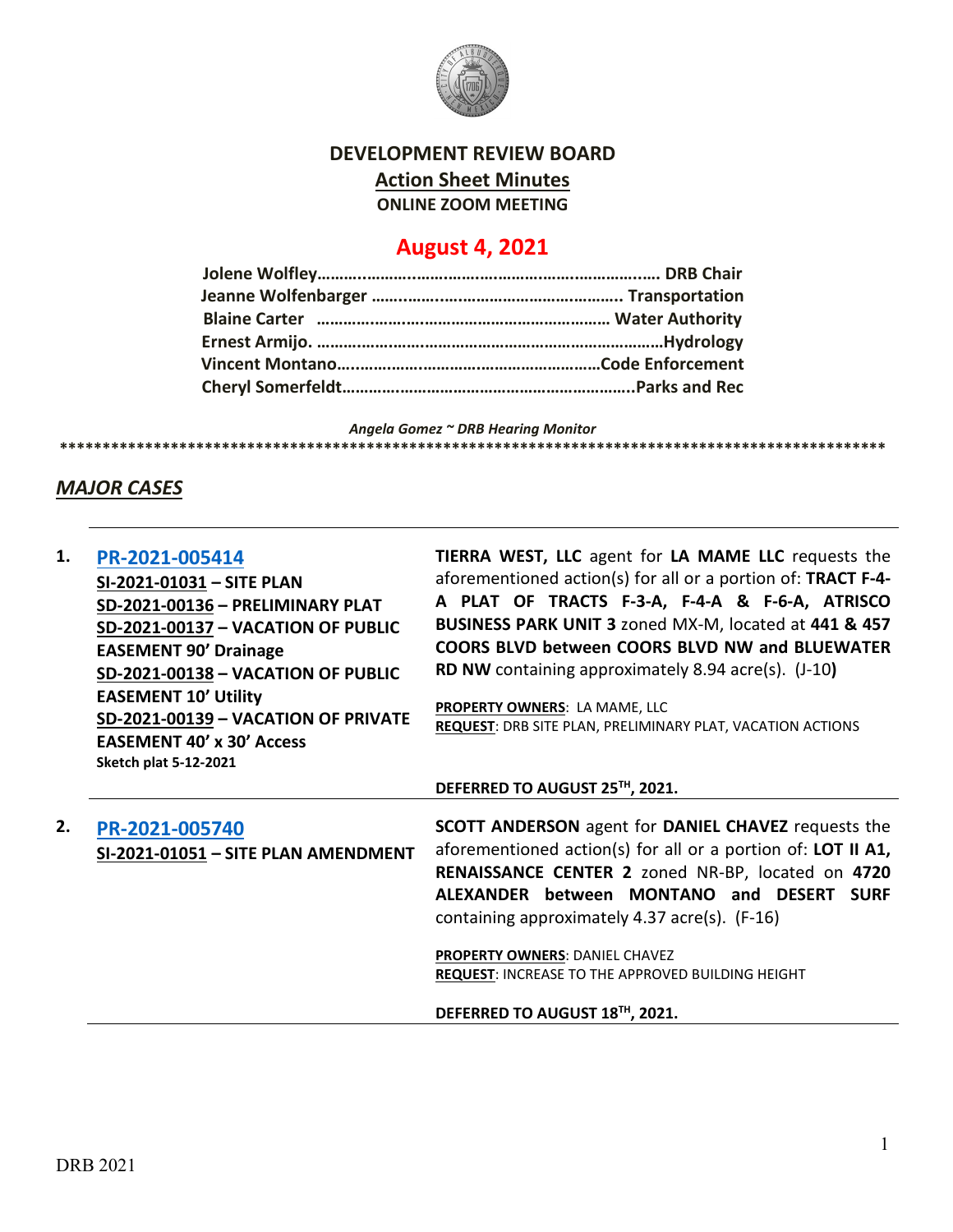| 3. | PR-2021-005390<br>SI-2021-00832 - SITE PLAN<br>VA-2021-00217 - SIDEWALK WIDTH<br><b>WAIVER</b> | <b>CONSENSUS PLANNING, INC.</b> agent for <b>GREATER</b><br>ALBUQUERQUE HOUSING PARTNERSHIP requests the<br>aforementioned action(s) for all or a portion of: LOTS 1-22,<br>VALLEY VIEW ADDITION zoned MX-M, located at 5000<br><b>CENTRAL AVE SE between JACKSON ST SE and SAN MATEO</b><br>BLVD containing approximately 1.61 acre(s). (K-17) [Deferred<br>from 6/30/21, 7/21/21]                                                                                                                                                                                                                                                                                                       |
|----|------------------------------------------------------------------------------------------------|-------------------------------------------------------------------------------------------------------------------------------------------------------------------------------------------------------------------------------------------------------------------------------------------------------------------------------------------------------------------------------------------------------------------------------------------------------------------------------------------------------------------------------------------------------------------------------------------------------------------------------------------------------------------------------------------|
|    |                                                                                                | <b>PROPERTY OWNERS: GREATER ALBUQUERQUE HOUSING</b><br><b>PARTNERSHIP</b><br><b>REQUEST:</b> SITE PLAN FOR 4-STORY MIXED-USE DEVELOPMENT WITH 92<br>DWELLING UNITS AND 2,000 SQ FT. COMMERCIAL, WAIVER FOR<br>SIDEWALK WIDTH ALONG JACKSON STREET                                                                                                                                                                                                                                                                                                                                                                                                                                         |
|    |                                                                                                | IN THE MATTER OF THE AFOREMENTIONED APPLICATION,<br>BEING IN COMPLIANCE WITH ALL APPLICABLE REQUIREMENTS<br>OF THE DPM AND THE IDO, WITH THE SIGNING OF THE<br><b>INFRASTRUCTURE LIST ON AUGUST 4, 2021, THE DRB HAS</b><br>APPROVED THE SITE PLAN. FINAL SIGN-OFF IS DELEGATED TO<br><b>TRANSPORTATION FOR NOTES TO BE PLACED ON THE SITE</b><br>PLAN REGARDING PRIVATE AND PUBLIC RAMPS, AND TO<br>PLANNING FOR SOLID WASTE SIGNATURE, THE RECORDED<br><b>INFRASTRUCTURE IMPROVEMENTS AGREEMENT, FOR</b><br><b>VARIANCES TO BE LISTED ON THE SITE PLAN REGARDING THE</b><br><b>GUARD RAIL AND DEVIATIONS AS DISCUSSED, FOR THE</b><br>APPROVED SIDEWALK WIDTH WAIVER TO BE NOTED ON THE |

# **4. [PR-2018-001579](http://data.cabq.gov/government/planning/DRB/PR-2018-001579/DRB%20Submittals/PR-2018-001579_Mar_31_2021%20(SITE%20P.,%20SITE%20P.%20AMEND.,%20SKETCH%20PLAT%20%7bPark%7d)/) SI-2021-00304 – SITE PLAN SI-2021-00305 – SITE PLAN AMENDMENT**

**MODULUS ARCHITECTS INC. C/O ANGELA WILLIAMSON**  agent for **WINROCK PARTNERS LLC** requests the aforementioned action(s) for all or a portion of: **PARCEL Z FINAL PLAT PARCEL Z AND TRACTS A, D, E, F-1, G & H,**  zoned MX-H, located at **2100 LOUISIANA BLVD NW between INDIAN SCHOOL and I-40** containing approximately 28.8654 acre(s). (J-19)*[Deferred from 3/31/21, 4/28/21, 5/26/21, 6/23/21, 6/30/21, 7/14/21, 7/21/21]*

**SITE PLAN, AND FOR THE INDICATED APPPEAL PERIOD.**

#### **PROPERTY OWNERS: WINROCK PARTNERS LLC**

**REQUEST**: SITE PLAN FOR NEW PARK CONCEPT TO INCLUDE WATERFEATURES, 2 INTERNAL PAD SITES FOR FUTURE USERS, 2 BUILDINGS ALONG DILLARDS. PARK INCLUDES KIDS PLAYING AREA, PATHS AND BRIDGES

#### **DEFERRED TO AUGUST 11TH, 2021.**

### *MINOR CASES*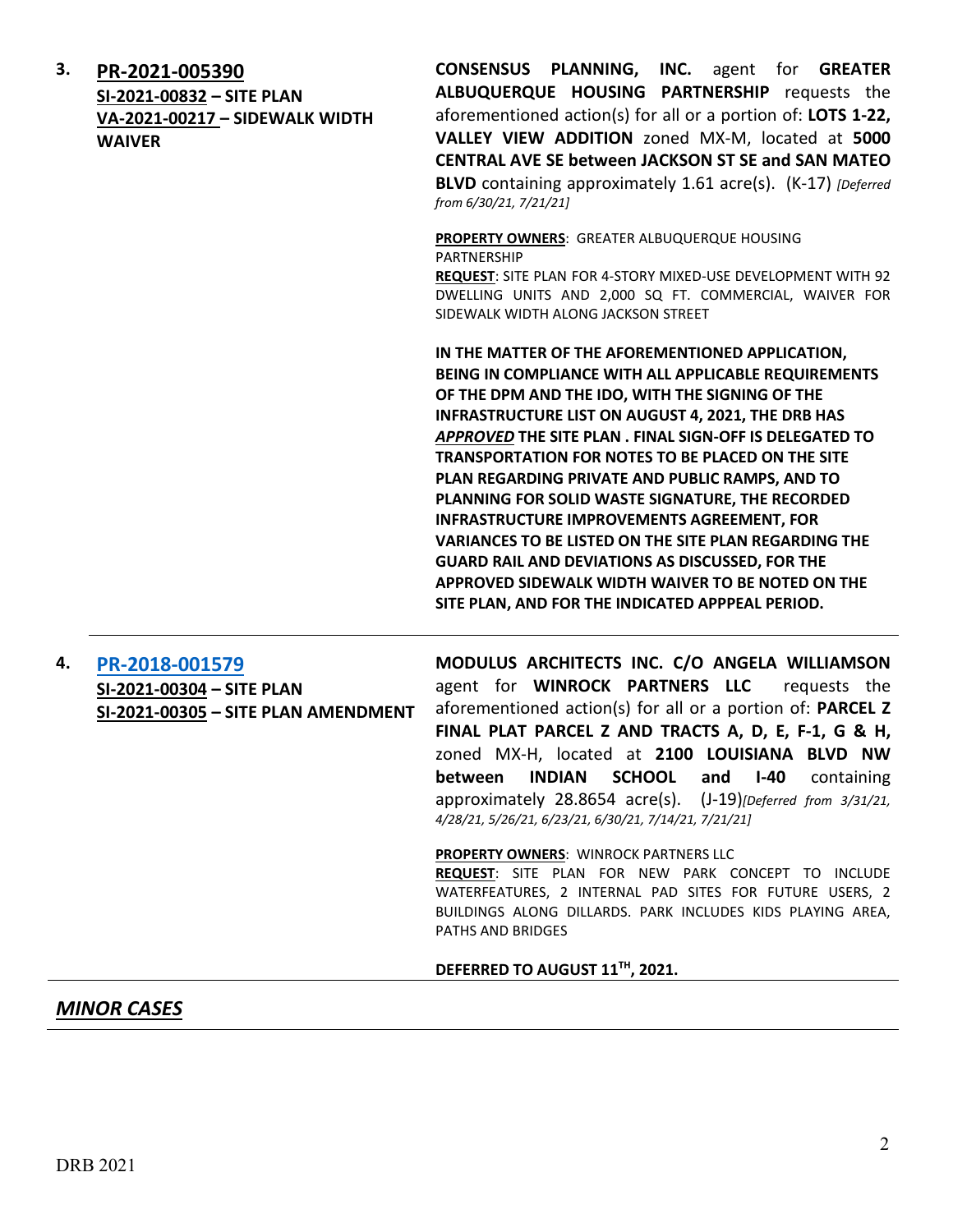| 5. | PR-2020-004640<br>(AKA: PR-2020-005571)<br>SD-2021-00113 - PRELIMINARY/FINAL<br><b>PLAT</b><br>SD-2021-00114 - VACATION OF PUBLIC<br><b>EASEMENT</b><br>SD-2021-00115 - VACATION OF PUBLIC<br><b>EASEMENT</b> | <b>MODULUS ARCHITECTS agent(s) for MONTGOMERY PLAZA</b><br><b>PARTNERS LLC</b> request(s) the aforementioned action(s) for<br>all or a portion of: A, B, 1-C, ALLWOODS & MONTGOMERY<br>PLAZA zoned MX-M, located at 4595 & 4601 SAN MATEO<br>BLVD NE between MONTGOMERY BLVD NE and SAN<br>MATEO BLVD NE, containing approximately 8.8 acre(s).<br>(F-17)[Deferred from 6/16/21, 6/30/21, 7/14/21, 7/21/21]<br>PROPERTY OWNERS: MONTGOMERY PLAZA PARTNERS, LLC<br>REQUEST: SUBDIVIDE EXISTING 3 TRACTS, VACATE EASEMENTS/GRANT<br><b>EASEMENTS</b><br>DEFERRED TO AUGUST 11TH, 2021. |
|----|---------------------------------------------------------------------------------------------------------------------------------------------------------------------------------------------------------------|--------------------------------------------------------------------------------------------------------------------------------------------------------------------------------------------------------------------------------------------------------------------------------------------------------------------------------------------------------------------------------------------------------------------------------------------------------------------------------------------------------------------------------------------------------------------------------------|
| 6. | PR-2018-001217<br>SD-2021-00460 - PRELIMINARY/FINAL<br><b>PLAT</b><br><b>Sketch plat 5-12-2021</b>                                                                                                            | <b>ISAACSON &amp; ARFMAN INC. agent for FOURTH STREET &amp;</b><br><b>MENAUL INC.</b> requests the aforementioned action(s) for all<br>or a portion of: LOT 1-A-1-A, WALGREEN ADDITION zoned<br>MX-M, located at 300 MENAUL BLVD NW between 2ND<br>STREET NW and 4 <sup>TH</sup> STREET NW containing approximately<br>9.6037 acre(s). (H-14)<br>PROPERTY OWNERS: FOURTH STREET & MENAUL INC<br>REQUEST: PRELIMINARY/FINAL PLAT APPROVAL<br>DEFERRED TO SEPTEMBER 15TH, 2021.                                                                                                        |
| 7. | PR-2021-005009<br>SD-2021-00091 - PRELIMINARY/FINAL<br><b>PLAT</b>                                                                                                                                            | WAYJOHN SURVEYING INC. agent(s) for BLAKES LOTA<br><b>BURGER LLC</b> request(s) the aforementioned action(s) for all<br>or a portion of PARCELS 6 THRU 10, ATRISCO BUSINESS<br>PARK zoned MX-M, located at NE Corner of COORS BLVD<br>and FORTUNA ROAD, containing approximately 1.3523<br>acre(s). (J-10)[Deferred from 5/19/21, 7/14/21]<br><b>PROPERTY OWNERS: BLAKE'S LOTABURGER</b><br>REQUEST: COMBINE 5 LOTS INTO ONE LOT<br>DEFERRED TO AUGUST 18TH, 2021.                                                                                                                   |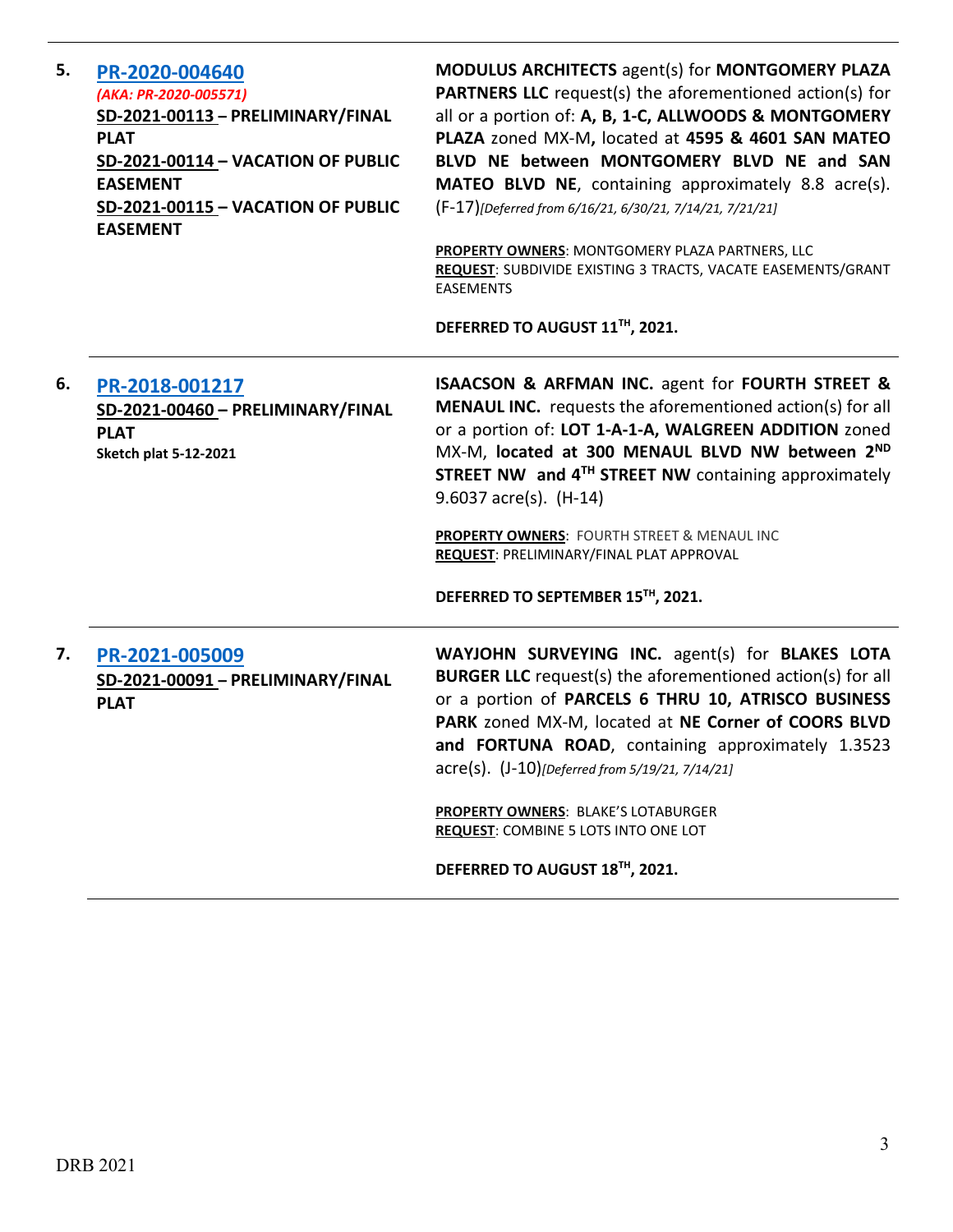### **8. [PR-2020-004748](http://data.cabq.gov/government/planning/DRB/PR-2020-004748/DRB%20Submittals/PR-2020-004748_JULY_28_2021%20(P&F)/Application/)**

**SD-2021-00152 – PRELIMINARY/FINAL PLAT Sketch plat 12-2-2020**

#### **TIM SOLINSKI** agent for **AUI INC.** requests the

aforementioned action(s) for all or a portion of: \*62 4 ARMIJO BROS ADDN LOTS 62, 63 & 64 & LOTS R, S & T & ALLEY ADJ LT, LOTS 1-5 ALL LOT 6 EXC A SELY PORTION BLK C OF THE MANDELL BUSINESS AND RESIDENCE ADDN AND AN UNPLATTED STRIP OF LAND W OF AND ADJ THERE , PORTION OF LOTS 7 & 8 BLOCK C MANDELL BUSINESS AND RESIDENCE ADDN & PORTION OF P & Q PERFECTO MARIANO JESUS ARMIJO ADD, TRACT A2 PLAT OF TRACTS A-1 & A-2,

zoned MX-FB-UD, located at **ONE CIVIC PLAZA & 400** 

#### **MARQUETTE between MARQUETTE and TIJERAS**

containing approximately 2.2273 acre(s). (J-14) *Deferred from 7/28/21]*

**PROPERTY OWNERS**: BERNALILLO COUNTY, CITY OF ALBUQUERQUE **REQUEST**: REPLAT TO CONSOLIDATE 22 LOTS/TRACTS INTO 2 TRACTS, DEDICATE ADDITIONAL PUBLIC RIGHTS-OF-WAY AND TO GRANT EASEMENTS

**DEFERRED TO AUGUST 11TH, 2021.**

### **9. [PR-2020-004024](http://data.cabq.gov/government/planning/DRB/PR-2020-004024/DRB%20Submittals/PR-2020-004024_Aug_4_2021/PR-2020-004024%20Final%20Plat%20Submittal.pdf)**

**SD-2021-00155 – FINAL PLAT SD-2021-00156 – VACATION OF PUBLIC EASEMENT SD-2021-00157 – VACATION OF PUBLIC EASEMENT SD-2021-00158 – VACATION OF PUBLIC EASEMENT SD-2021-00159 – VACATION OF PUBLIC EASEMENT**

**CSI – CARTESIAN SURVEY'S INC.** agent for **DIAMOND TAIL REALTY, LLC** requests the aforementioned action(s) for all or a portion of: **TRACTS H-5 THRU H-9, VENTANA SQUARE AT VENTANA RANCH** zoned MX-M, **located on UNIVERSE BLVD, NW between PASEO DEL NORTE NW and PARADISE BLVD NW** containing approximately 8.7797 acre(s). (B-10)

**PROPERTY OWNERS**: DIAMOND TAIL REALTY, LLC **REQUEST**: SUBDIVIDE EXISTING 5 TRACTS INTO 6 TRACTS, DEDICATE RIGHT OF WAY, VACATE EASEMENTS, GRANT EASEMENTS. (PRELIMINARY PLAT APPROVED JUNE 9, 2021).

**IN THE MATTER OF THE AFOREMENTIONED APPLICATION, BEING IN COMPLIANCE WITH ALL APPLICABLE REQUIREMENTS OF THE DPM AND THE IDO, THE DRB HAS** *APPROVED* **THE FINAL PLAT. FINAL SIGN-OFF IS DELEGATED TO TRANSPORTATION FOR THE LABELING OF PRIVATE WIDTH ACCESS EASEMENTS AND TO PLANNING FOR THE APPLICATION NUMBER TO BE ADDED TO THE PLAT AND FOR AMAFCA SIGNATURE.**